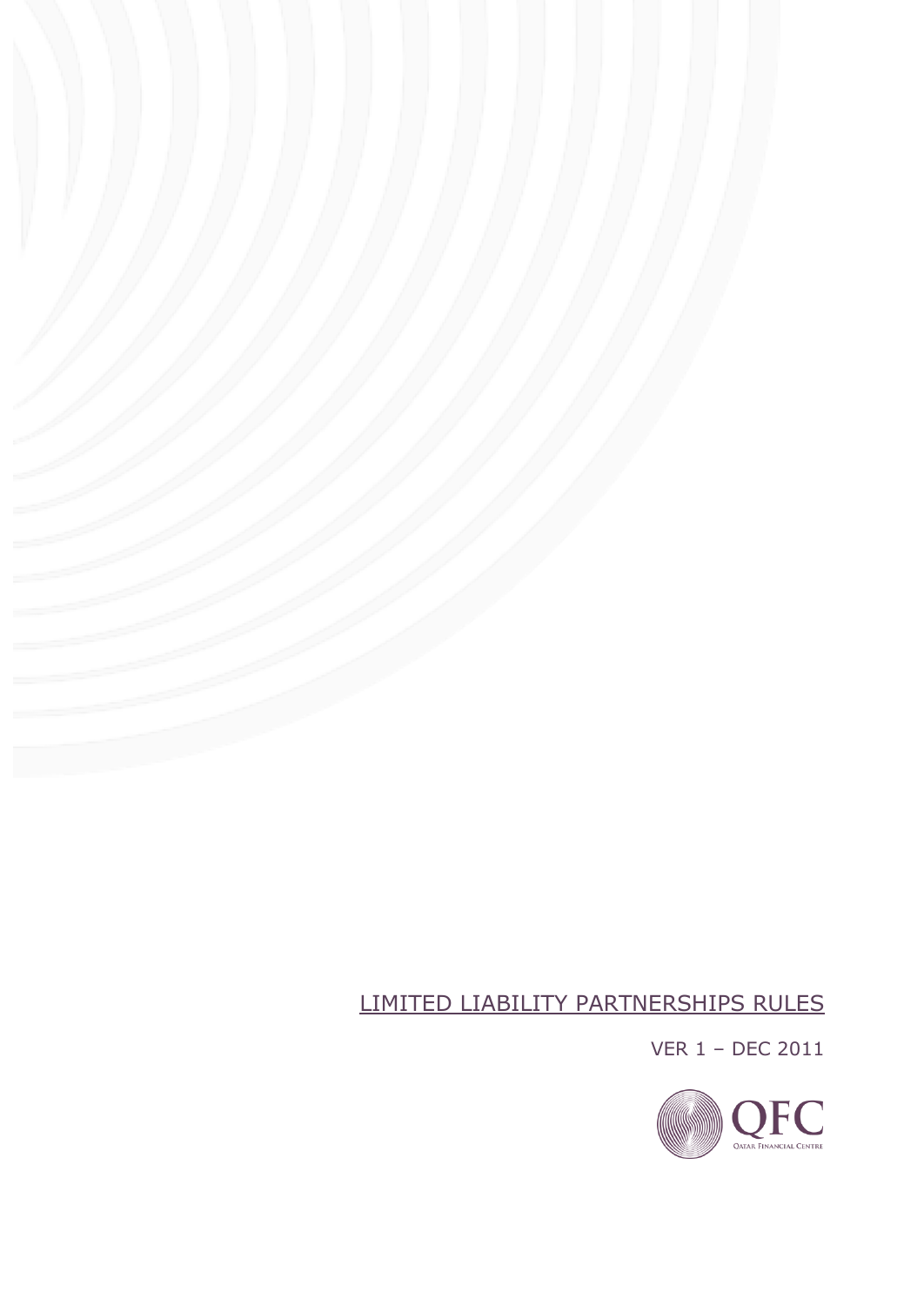# **CONTENTS**

|                                                   | 1. APPLICATION, PURPOSE AND INTERPRETATION3            |  |  |  |
|---------------------------------------------------|--------------------------------------------------------|--|--|--|
|                                                   |                                                        |  |  |  |
|                                                   |                                                        |  |  |  |
|                                                   |                                                        |  |  |  |
| 2. LIMITED LIABILITY PARTNERSHIPS REGISTRY, FORMS |                                                        |  |  |  |
|                                                   |                                                        |  |  |  |
|                                                   |                                                        |  |  |  |
|                                                   |                                                        |  |  |  |
|                                                   |                                                        |  |  |  |
|                                                   |                                                        |  |  |  |
|                                                   |                                                        |  |  |  |
|                                                   |                                                        |  |  |  |
|                                                   |                                                        |  |  |  |
|                                                   |                                                        |  |  |  |
|                                                   |                                                        |  |  |  |
|                                                   |                                                        |  |  |  |
|                                                   | A1.1 Prescribed Limited Liability Partnerships Forms 8 |  |  |  |
|                                                   |                                                        |  |  |  |
|                                                   | A2.1 Prescribed Limited Liability Partnerships Fees 10 |  |  |  |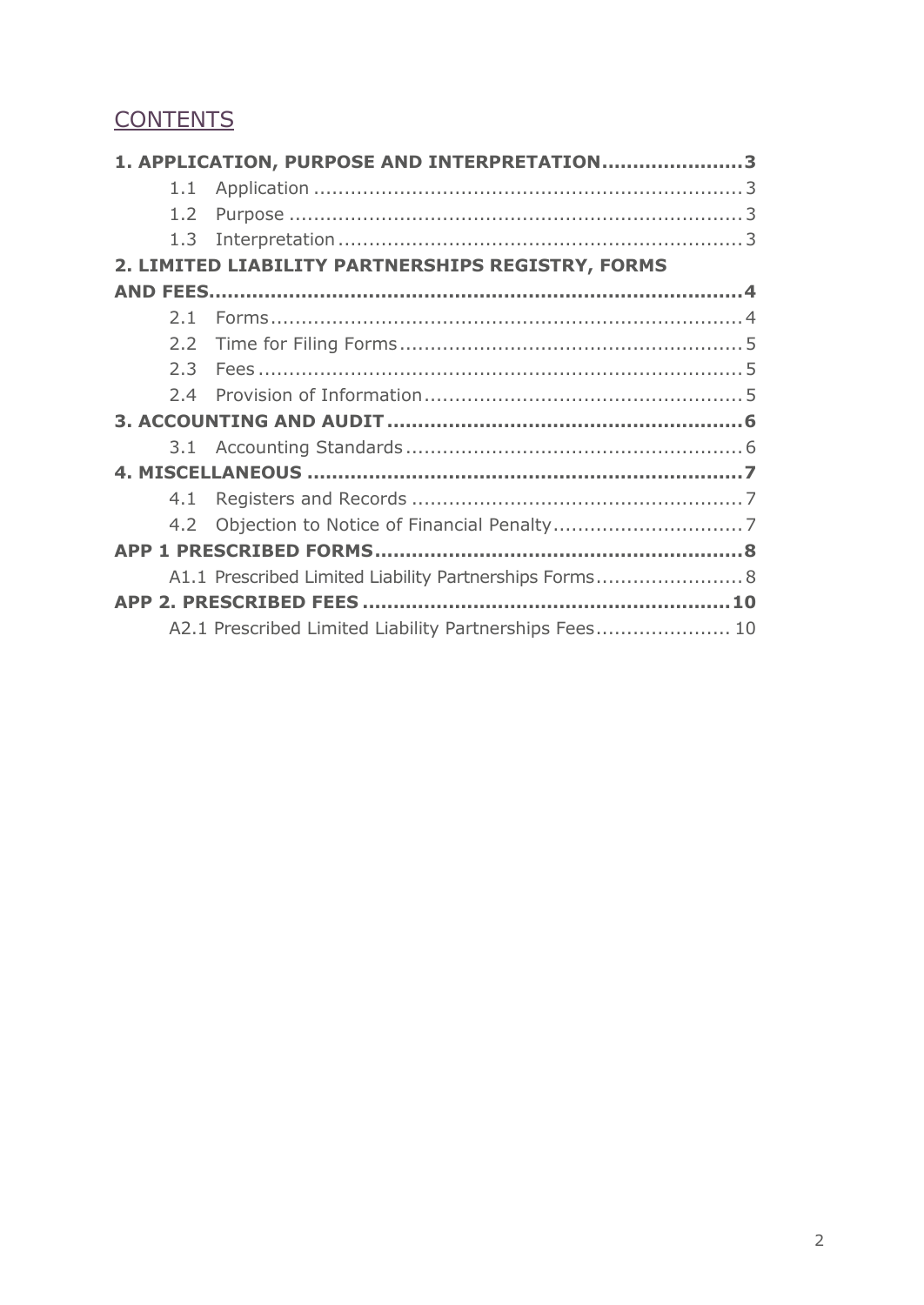# 1. APPLICATION, PURPOSE AND INTERPRETATION

### 1.1 APPLICATION

1.1.1 These rules apply to every *Person* to whom the *Limited Liability Partnerships Regulations* apply.

### 1.2 PURPOSE

#### **Guidance**

The purpose of these rules is to provide further detail in respect of the operation of the *Limited Liability Partnerships Regulations.* Accordingly, these rules should be read in conjunction with the *Limited Liability Partnerships Regulations.*

### 1.3 INTERPRETATION

- 1.3.1 In these rules:
	- (A) defined terms are identified by the capitalisation of the initial letter of the word or phrase and are in italics;
	- (B) subject to (C) defined terms have the same meaning as they have in the *Limited Liability Partnerships Regulations*; and

| <b>Defined Term</b>                                                   | <b>Meaning</b>                                                                                                                                                                                                         |  |
|-----------------------------------------------------------------------|------------------------------------------------------------------------------------------------------------------------------------------------------------------------------------------------------------------------|--|
| <b>Authorisation</b>                                                  | Authorisation granted by the Regulatory<br>Authority to carry on Regulated Activities in<br>accordance with Part 5 of the Financial<br>Services Regulations.                                                           |  |
| <b>CRO</b>                                                            | <b>Companies Registration Office</b>                                                                                                                                                                                   |  |
| <b>Limited Liability</b><br><b>Partnerships</b><br><b>Regulations</b> | The QFC Limited Liability Partnerships<br>Regulations 2005                                                                                                                                                             |  |
| <b>Islamic Financial</b><br><b>Business</b>                           | The business of carrying on one or more<br>Regulated Activities in accordance with<br>Shari'a.                                                                                                                         |  |
| <b>Person</b>                                                         | Any person and includes a natural or legal<br>person, body corporate, or body<br>unincorporate, including a branch, company,<br>Partnerships, unincorporated association or<br>other undertaking, government or state. |  |
| <b>Regulated</b><br><b>Activities</b>                                 | Has the meaning set out in Article 23 of the<br>Financial Services Regulations.                                                                                                                                        |  |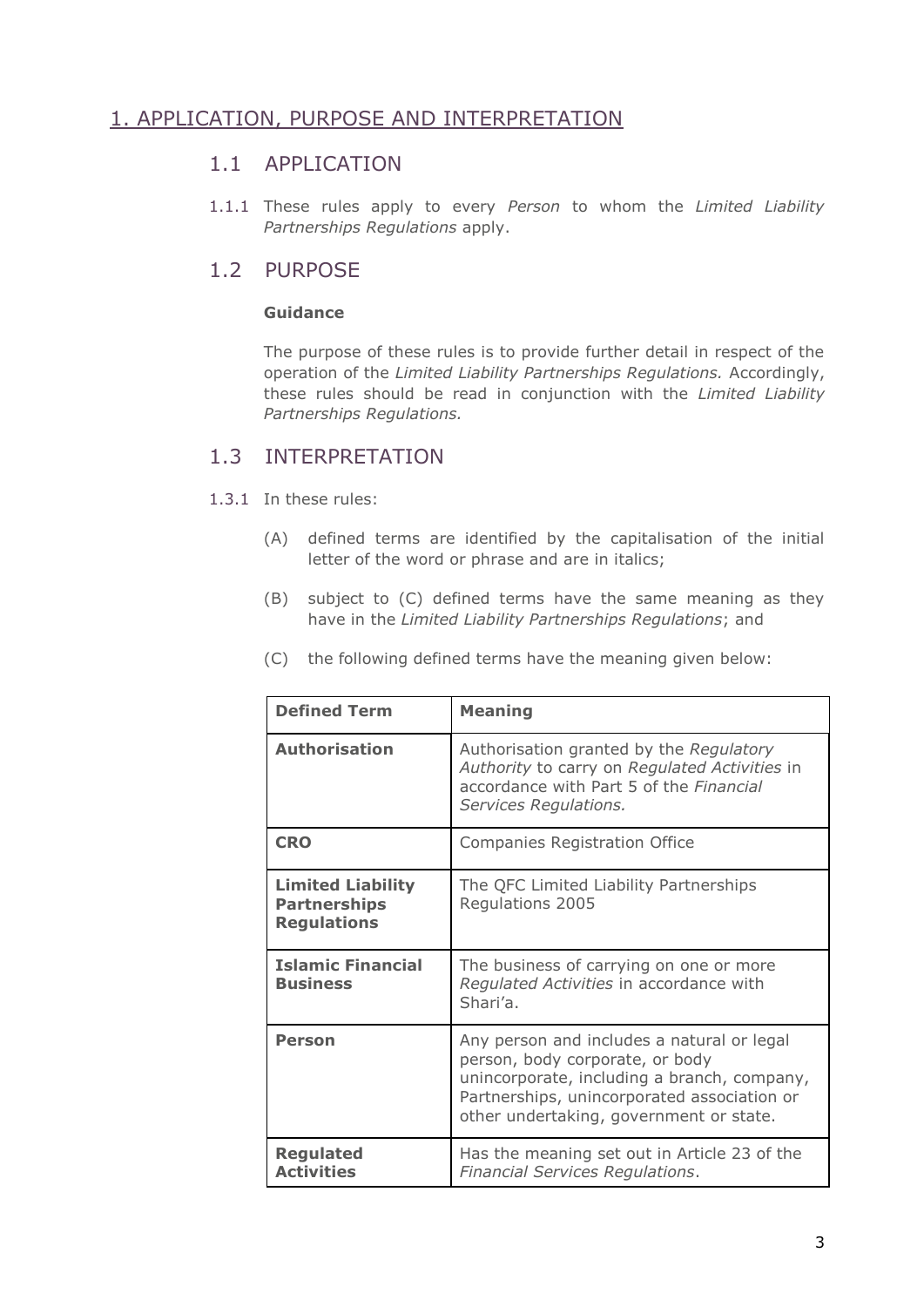# 2. LIMITED LIABILITY PARTNERSHIPS REGISTRY, FORMS AND FEES

### 2.1 FORMS

2.1.1 The forms identified in column 3 in the table in Appendix 1 are prescribed for the purposes set out in column 1 of that table.

#### 2.1.2

- (1) The *Prescribed Forms* must be completed in accordance with any directions, instructions or requirements contained in the form.
- (2) An annexure to a *Prescribed Form* must be endorsed with the words:

"This is the annexure to the (*insert description of form*) relating to (*insert name of Limited Liability Partnerships*) dated (*insert date of form*)."

- 2.1.3 Any form, annexure or other document filed with the *CRO* must:
	- (A) be on white paper of international A4 size;
	- (B) be clearly printed or written in black in a manner that is permanent and is able to be reproduced or copied by photographic or electronic means;
	- (C) contain, where applicable, original signatures of the person or persons indicated on the form and the date on which they signed;
	- (D) set out the name and *QFC* number (where applicable) of the *Limited Liability Partnerships* or *Branch* to which the form relates; and
	- (E) be completed in the English language.
- 2.1.4 Where a provision of the *Limited Liability Partnerships Regulations* or these rules requires a certified copy of a document to be filed with the *CRO*, the copy must be certified by:
	- (A) in the case of a document created or issued by a *Limited Liability Partnerships* or *Non-QFC Limited Liability Partnerships* itself, including but not limited to the *Limited Liability Partnerships* Agreement and other constitutional documents, a *Member* or *Designated Member* of the *Limited Liability Partnerships* or *Non-QFC Limited Liability Partnerships*;
	- (B) in the case of a document issued by the public body responsible for the incorporation of companies or the maintenance of the company registry in another jurisdiction, a person properly authorised by that public body; or
	- (C) in any other case, a person duly authorised to certify official documents in the jurisdiction in which the copy is being certified.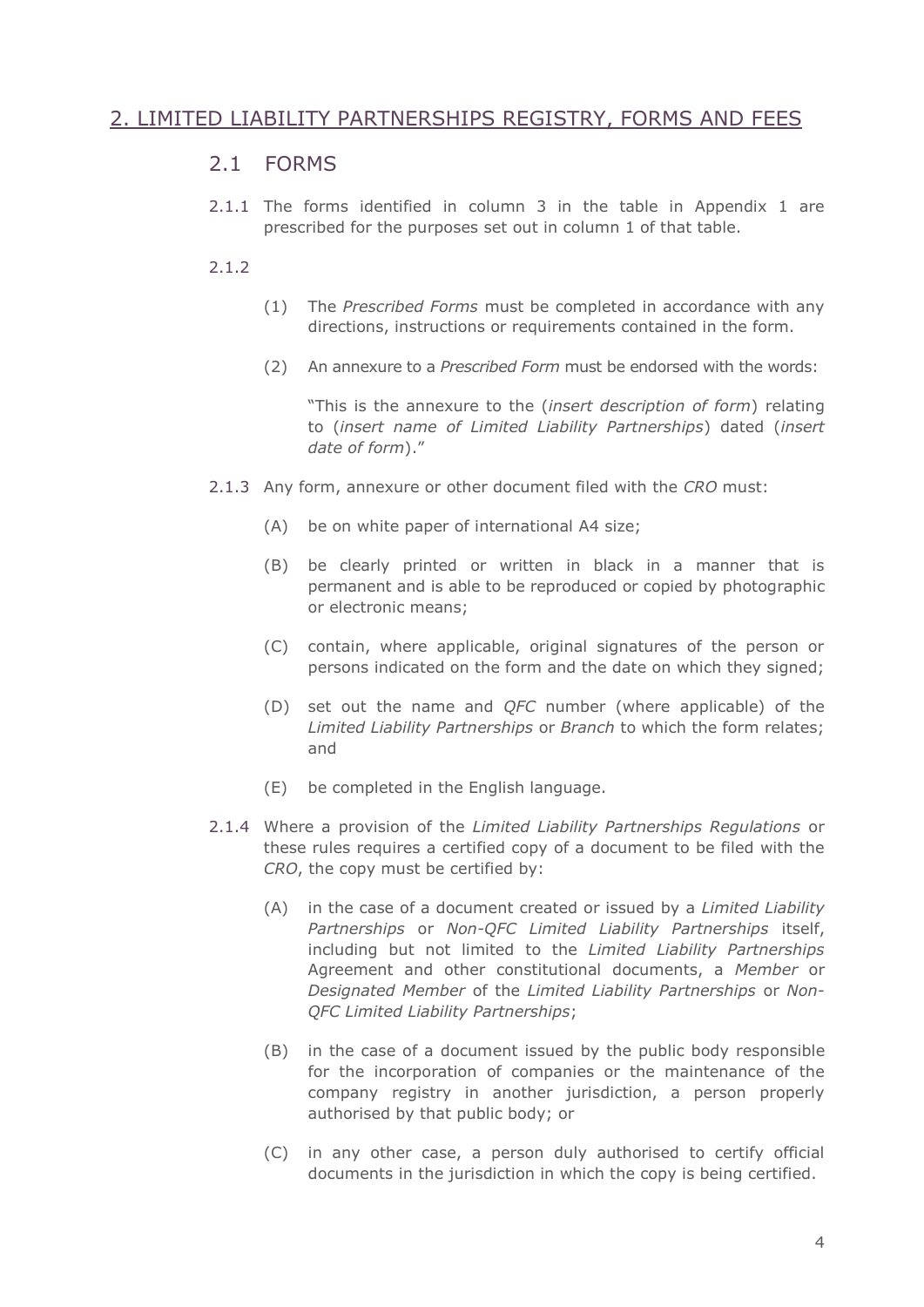# 2.2 TIME FOR FILING FORMS

2.2.1 Where an Article in the *Limited Liability Partnerships Regulations* or a rule in these rules requires a notice to be filed with the *CRO*, the notice must be filed, in the absence of a time limit being stated in the *Limited Liability Partnerships Regulations* or these rules, within 21 days of the date of the happening of the event to which the notice relates.

### 2.3 FEES

2.3.1 The fees identified in column 3 in the table in Appendix 2 are prescribed for the purposes set out in column 1 of that table.

## 2.4 PROVISION OF INFORMATION

#### 2.4.1

- (1) The *CRO* will, upon application and payment of the *Prescribed Fee*, produce an extract of the information maintained in the register maintained by the *CRO* in relation to any particular *Limited Liability Partnerships* or *Branch*.
- (2) An extract of information produced pursuant to (1) is prima facie evidence of the matters stated in it.

#### 2.4.2

- (1) The *CRO* will, upon application and payment of the *Prescribed Fee,* produce a certified copy of a certificate of incorporation of a *Limited Liability Partnerships* or of a certificate of registration of a *Branch*, or any document required to be filed with the *CRO* as provided for in the *Limited Liability Partnerships Regulations*.
- (2) A certified copy of a certificate of incorporation or certificate of registration produced pursuant to (1) is conclusive evidence of the incorporation of the *Limited Liability Partnerships* or registration of the *Branch*.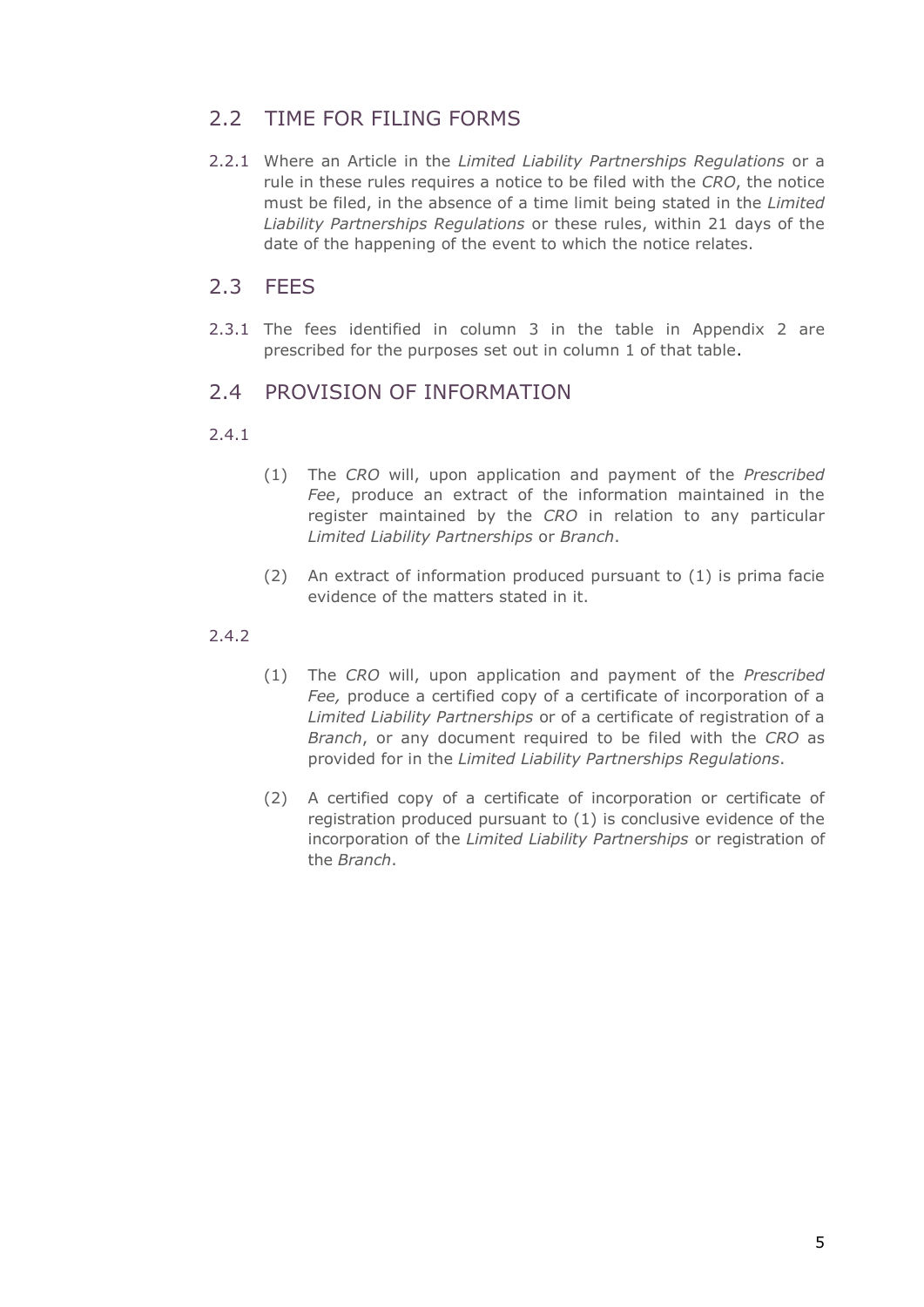# 3. ACCOUNTING AND AUDIT

## 3.1 ACCOUNTING STANDARDS

3.1.1 For the purposes of Article 34 of the *Limited Liability Partnerships Regulations,* the accounting standards published by the Accounting and Auditing Organisation for Islamic Financial Institutions (AAOIFI) are prescribed in respect of a *Limited Liability Partnerships* which is an *Authorised Firm* and which has on its *Authorisation* an endorsement authorising it to conduct *Islamic Financial Business*.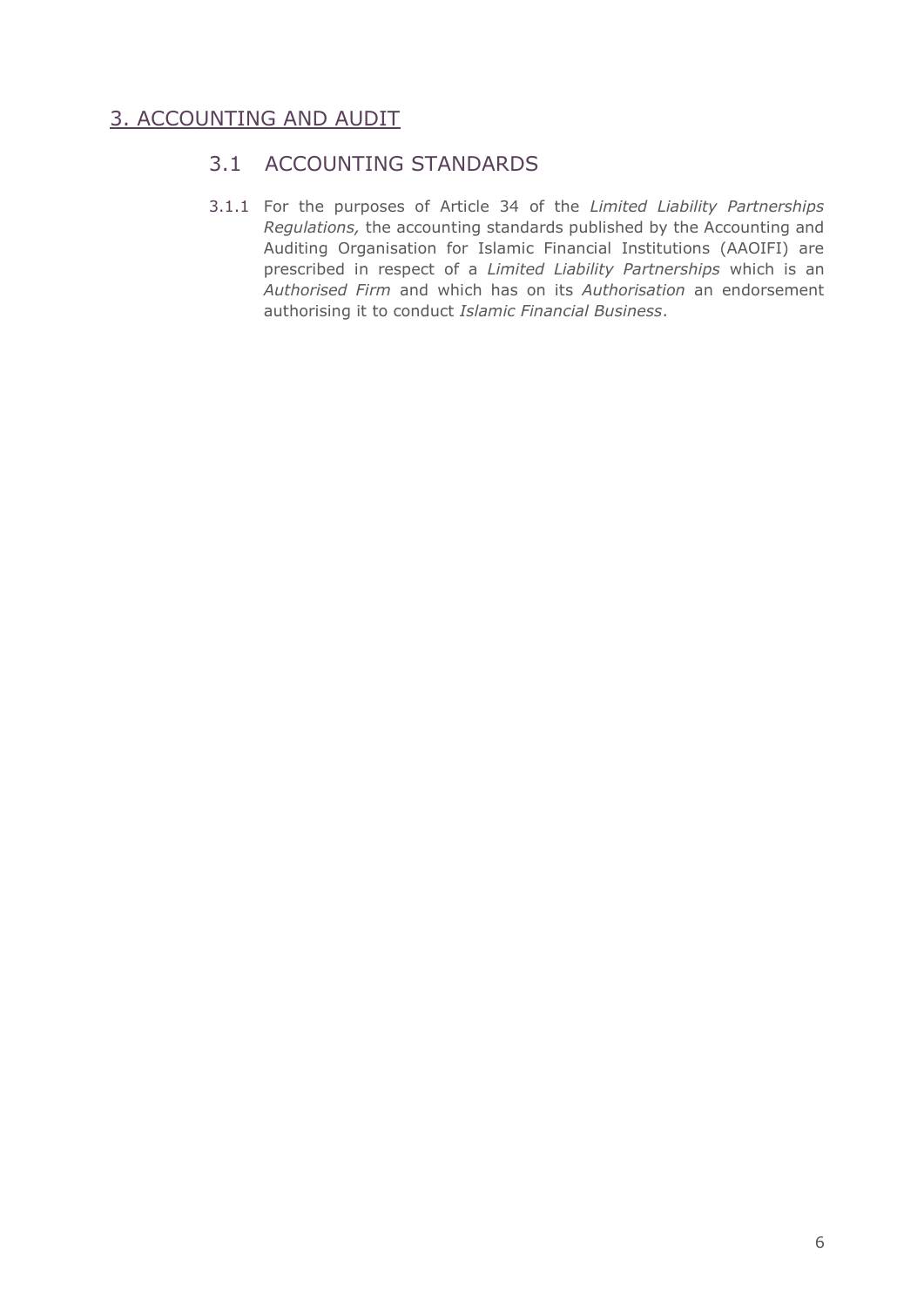# 4. MISCELLANEOUS

### 4.1 REGISTERS AND RECORDS

- 4.1.1 Subject to any specific requirement of the *Limited Liability Partnerships Regulations*, any register or record that a *Limited Liability Partnerships* is required to keep or maintain by operation of the *Limited Liability Partnerships Regulations* or these rules, must be kept at the registered office of the *Limited Liability Partnerships* or at such other place determined by the *Members*.
- 4.1.2 A decision of the *Members* to keep any register or record referred to in Rule 4.1.1 at a place other than the registered office of the *Limited Liability Partnerships* must only be made by the *Members* and a record must be kept of the decision, including the decision as to the place at which the registers or records must be maintained.

### 4.2 OBJECTION TO NOTICE OF FINANCIAL PENALTY

- 4.2.1 To object to the imposition of a financial penalty in accordance with Article 57(3)(B) of the *Limited Liability Partnerships Regulations*, a person must file with the *CRO* within the period stated in the notice of imposition of financial penalty a notice of objection which sets out the following information:
	- (A) the name of the person to whom the notice of imposition of financial penalty was addressed;
	- (B) the date of the notice of imposition of financial penalty;
	- (C) the period within which objection to the imposition of financial penalty must be made; and
	- (D) every matter which the person believes ought to be taken into account by the *CRO* in determining whether to commence proceedings in the *Regulatory Tribunal* for payment of financial penalty.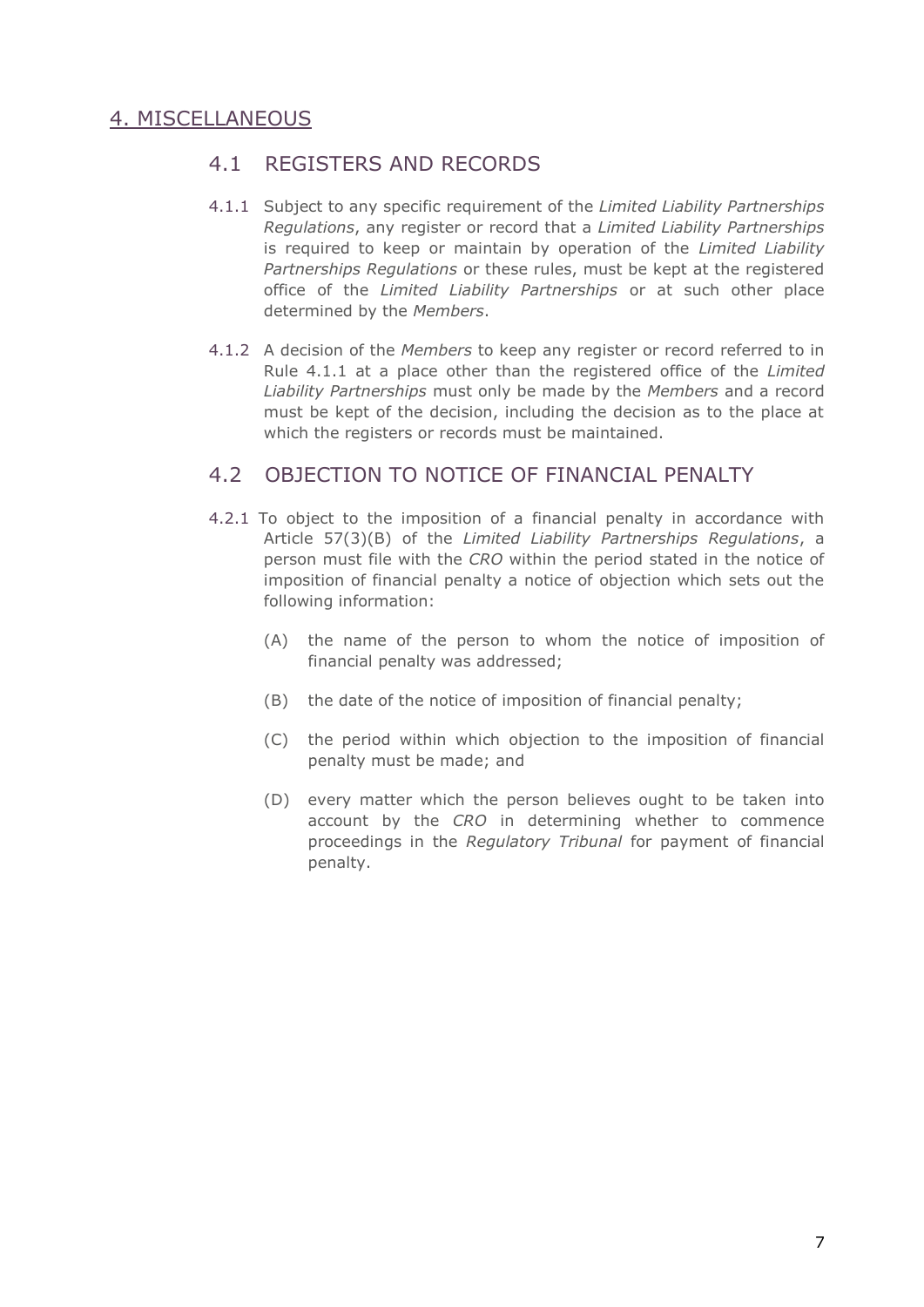# APP 1 PRESCRIBED FORMS

# A1.1 PRESCRIBED LIMITED LIABILITY PARTNERSHIPS FORMS

A1.1.1 For the purpose of the *Limited Liability Partnerships Regulations* and these rules the *Prescribed Forms* are listed in the table.

| <b>Purpose</b>                                                                                                                                                                  | <b>Relevant Article or</b><br>Rule                      | <b>Form</b>     |
|---------------------------------------------------------------------------------------------------------------------------------------------------------------------------------|---------------------------------------------------------|-----------------|
| Annual Return                                                                                                                                                                   | Article 30 (1)                                          | Q15             |
| Application for:                                                                                                                                                                | Article 9, 46                                           | Q <sub>01</sub> |
| (A) incorporation as a Limited Liability<br>Partnership;                                                                                                                        |                                                         |                 |
| (B) for registration as a branch in the $QFC$                                                                                                                                   |                                                         |                 |
| where the application is in conjunction with an<br>application for a licence to conduct non-regulated<br>activities                                                             |                                                         |                 |
| Application for:                                                                                                                                                                | Article 9, 46                                           | Q <sub>02</sub> |
| (A) incorporation as an Limited Liability<br>Partnerships;                                                                                                                      |                                                         |                 |
| (B) for registration as a branch in the $QFC$                                                                                                                                   |                                                         |                 |
| where the application is in conjunction with an<br>application for authorisation to conduct regulated<br>activities                                                             |                                                         |                 |
| Notice of change orappointment, removal or<br>resignation of an auditor                                                                                                         | Article 38(1) and<br>Article38(6) and<br>Article 40 (4) | Q07             |
| Notice of change of branch particulars                                                                                                                                          | Article 50                                              | Q07             |
| Notice of change of name of a Limited Liability<br>Partnership                                                                                                                  | Article 20 (2)                                          | Q <sub>07</sub> |
| Notice of change of financial year                                                                                                                                              | Article 33                                              | Q07             |
| Registration of a financing statements with the<br><b>CRO</b>                                                                                                                   | Article 65                                              | Q23             |
| Notice of change of registered office of a Limited<br>Liability Partnership                                                                                                     | Article 26 (1)                                          | Q07             |
| Registration of the particulars of each Member<br>who becomes or ceases to be a Member or any<br>change in the particulars of the Members of a<br>Limited Liability Partnership | Article $16(1)$ (A) and<br>16(1)(B)                     | Q07             |
| Registration of the particulars of each new<br>Designated Member who becomes or ceases to<br>be a Designated Member                                                             | Article 16 (1) (A)                                      | Q07             |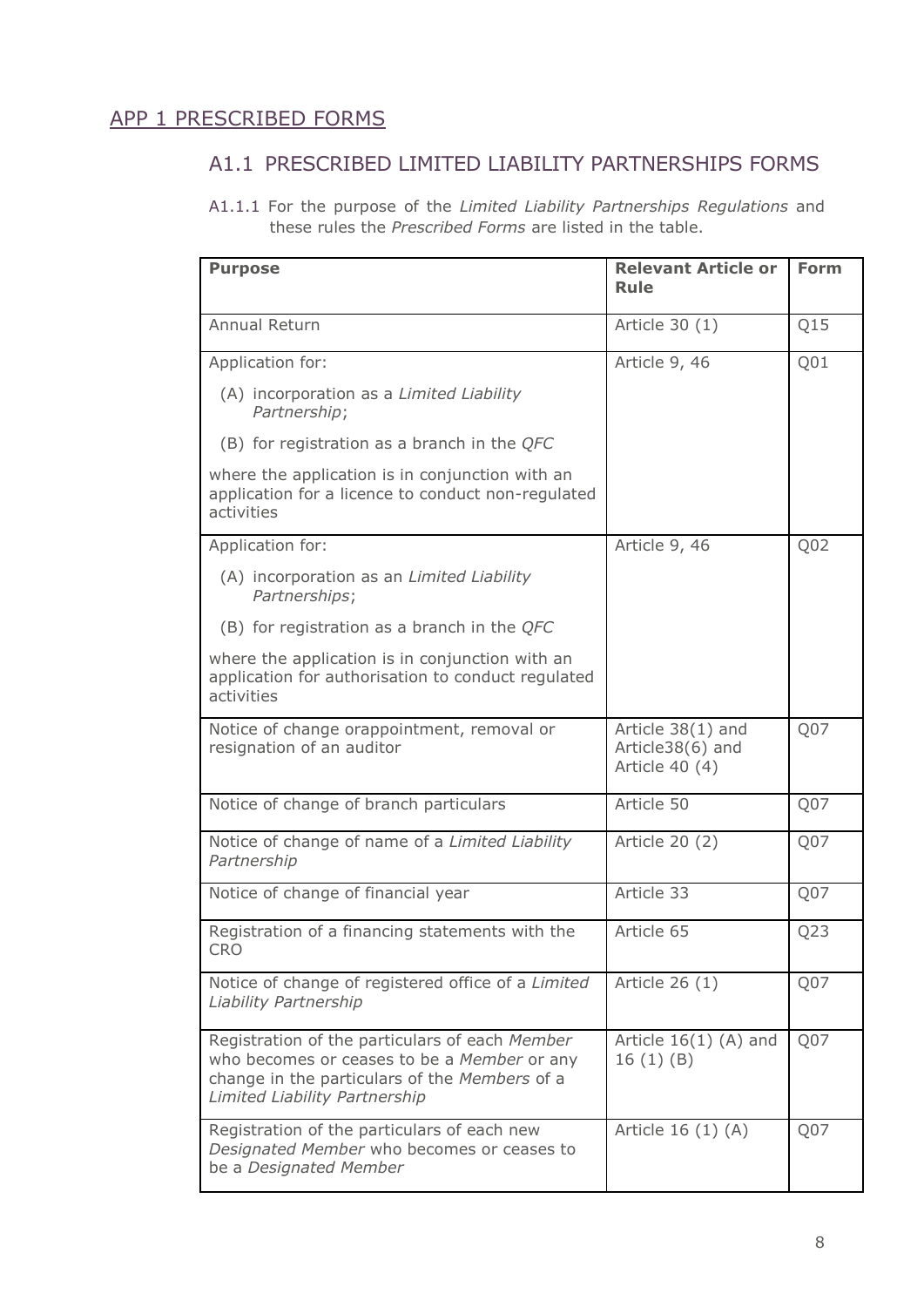#### **Guidance**

The forms referred to in the table in Appendix 1 are published on the website of the *Regulatory Authority* [\(www.qfcra.com\)](http://www.qfcra.com/).